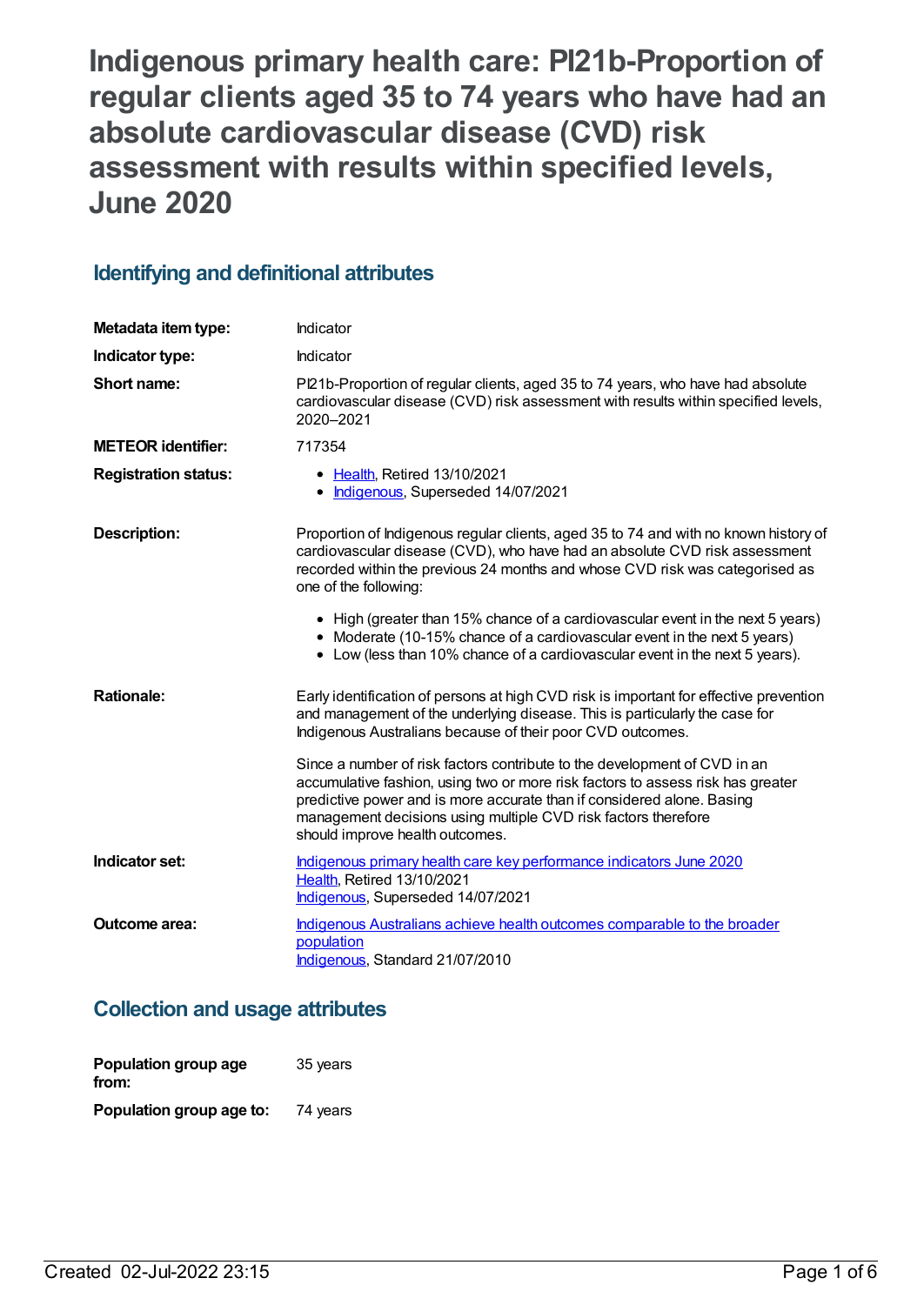| <b>Computation description:</b> | Proportion of Indigenous regular clients, aged 35 to 74 and with no known history of<br>cardiovascular disease (CVD), who have had an absolute CVD risk assessment<br>recorded within the previous 24 months and whose CVD risk was categorised as<br>one of the following:                                                                                                                            |
|---------------------------------|--------------------------------------------------------------------------------------------------------------------------------------------------------------------------------------------------------------------------------------------------------------------------------------------------------------------------------------------------------------------------------------------------------|
|                                 | • High (greater than 15% chance of a cardiovascular event in the next 5 years)<br>• Moderate (10-15% chance of a cardiovascular event in the next 5 years)<br>• Low (less than 10% chance of a cardiovascular event in the next 5 years).                                                                                                                                                              |
|                                 | 'Regular client' refers to a client of an Australian Government Department of Health-<br>funded primary health-care service (that is required to report against the Indigenous<br>primary health care key performance indicators) who has an active medical record;<br>that is, a client who has attended the Department of Health-funded primary health-<br>care service at least 3 times in 2 years. |
| <b>Computation:</b>             | (Numerator $\div$ Denominator) x 100                                                                                                                                                                                                                                                                                                                                                                   |
| Numerator:                      | Calculation A: Number of Indigenous regular clients, aged 35 to 74 and with no<br>known history of cardiovascular disease (CVD), who have had an absolute CVD<br>risk assessment recorded within the previous 24 months with risk assessed as<br>high (greater than 15% over the next 5 years).                                                                                                        |
|                                 | Calculation B: Number of Indigenous regular clients, aged 35 to 74 and with no<br>known history of cardiovascular disease (CVD), who have had an absolute CVD<br>risk assessment recorded within the previous 24 months with risk assessed<br>as moderate (10-15% over the next 5 years).                                                                                                              |
|                                 | Calculation C: Number of Indigenous regular clients, aged 35 to 74 and with no<br>known history of cardiovascular disease (CVD), who have had an absolute CVD<br>risk assessment recorded within the previous 24 months with risk assessed as low<br>(less than 10% over the next 5 years).                                                                                                            |
| <b>Numerator data elements:</b> | <b>Data Element / Data Set-</b>                                                                                                                                                                                                                                                                                                                                                                        |
|                                 | Person-age, total years N[NN]                                                                                                                                                                                                                                                                                                                                                                          |
|                                 | Data Source                                                                                                                                                                                                                                                                                                                                                                                            |
|                                 | Indigenous primary health care data collection                                                                                                                                                                                                                                                                                                                                                         |
|                                 | NMDS / DSS                                                                                                                                                                                                                                                                                                                                                                                             |
|                                 | Indigenous primary health care NBEDS 2020-21                                                                                                                                                                                                                                                                                                                                                           |
|                                 | Data Element / Data Set-                                                                                                                                                                                                                                                                                                                                                                               |
|                                 | Person-cardiovascular disease recorded indicator, yes/no code N                                                                                                                                                                                                                                                                                                                                        |
|                                 | <b>Data Source</b>                                                                                                                                                                                                                                                                                                                                                                                     |
|                                 | Indigenous primary health care data collection                                                                                                                                                                                                                                                                                                                                                         |
|                                 | NMDS / DSS                                                                                                                                                                                                                                                                                                                                                                                             |
|                                 | Indigenous primary health care NBEDS 2020-21                                                                                                                                                                                                                                                                                                                                                           |
|                                 | Data Element / Data Set                                                                                                                                                                                                                                                                                                                                                                                |
|                                 | Person-Indigenous status, code N                                                                                                                                                                                                                                                                                                                                                                       |
|                                 | Data Source                                                                                                                                                                                                                                                                                                                                                                                            |
|                                 | Indigenous primary health care data collection                                                                                                                                                                                                                                                                                                                                                         |
|                                 | NMDS / DSS                                                                                                                                                                                                                                                                                                                                                                                             |
|                                 | Indigenous primary health care NBEDS 2020-21                                                                                                                                                                                                                                                                                                                                                           |
|                                 |                                                                                                                                                                                                                                                                                                                                                                                                        |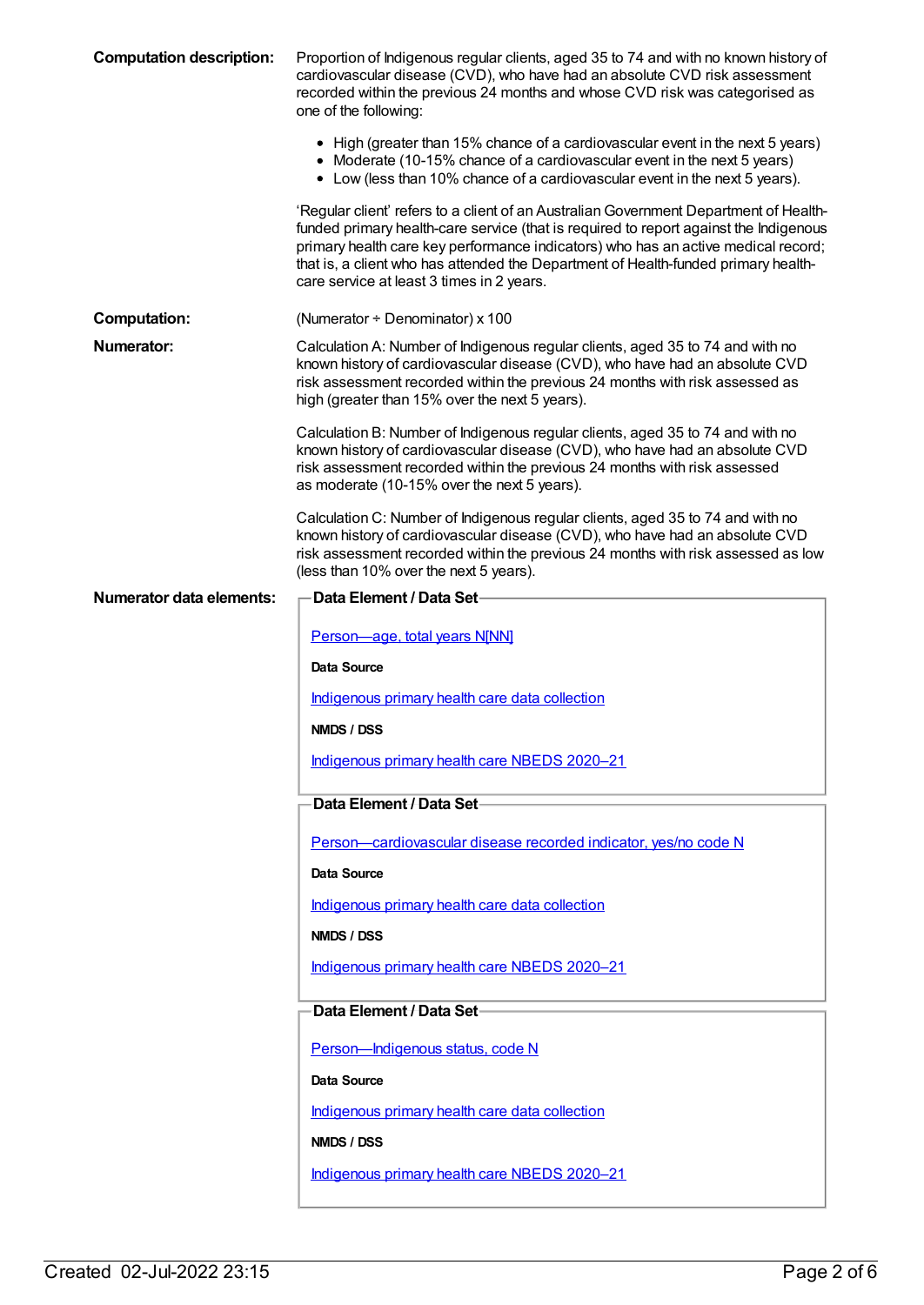#### **Data Element / Data Set**

[Person—regular](https://meteor.aihw.gov.au/content/686291) client indicator, yes/no code N

**Data Source**

[Indigenous](https://meteor.aihw.gov.au/content/430643) primary health care data collection

**NMDS / DSS**

[Indigenous](https://meteor.aihw.gov.au/content/715320) primary health care NBEDS 2020–21

#### **Data Element / Data Set**

[Person—absolute](https://meteor.aihw.gov.au/content/699029) cardiovascular disease risk assessment result categories, code N

#### **Data Source**

[Indigenous](https://meteor.aihw.gov.au/content/430643) primary health care data collection

**NMDS / DSS**

[Indigenous](https://meteor.aihw.gov.au/content/715320) primary health care NBEDS 2020–21

#### **Data Element / Data Set**

[Person—absolute](https://meteor.aihw.gov.au/content/699031) cardiovascular disease risk assessment result recorded indicator, yes/no code N

#### **Data Source**

[Indigenous](https://meteor.aihw.gov.au/content/430643) primary health care data collection

#### **NMDS / DSS**

[Indigenous](https://meteor.aihw.gov.au/content/715320) primary health care NBEDS 2020–21 Denominator: Number of regular clients who are Indigenous, aged 35 to 74, are not recorded as having CVD and who have had an absolute CVD risk assessment result recorded within the previous 24 months.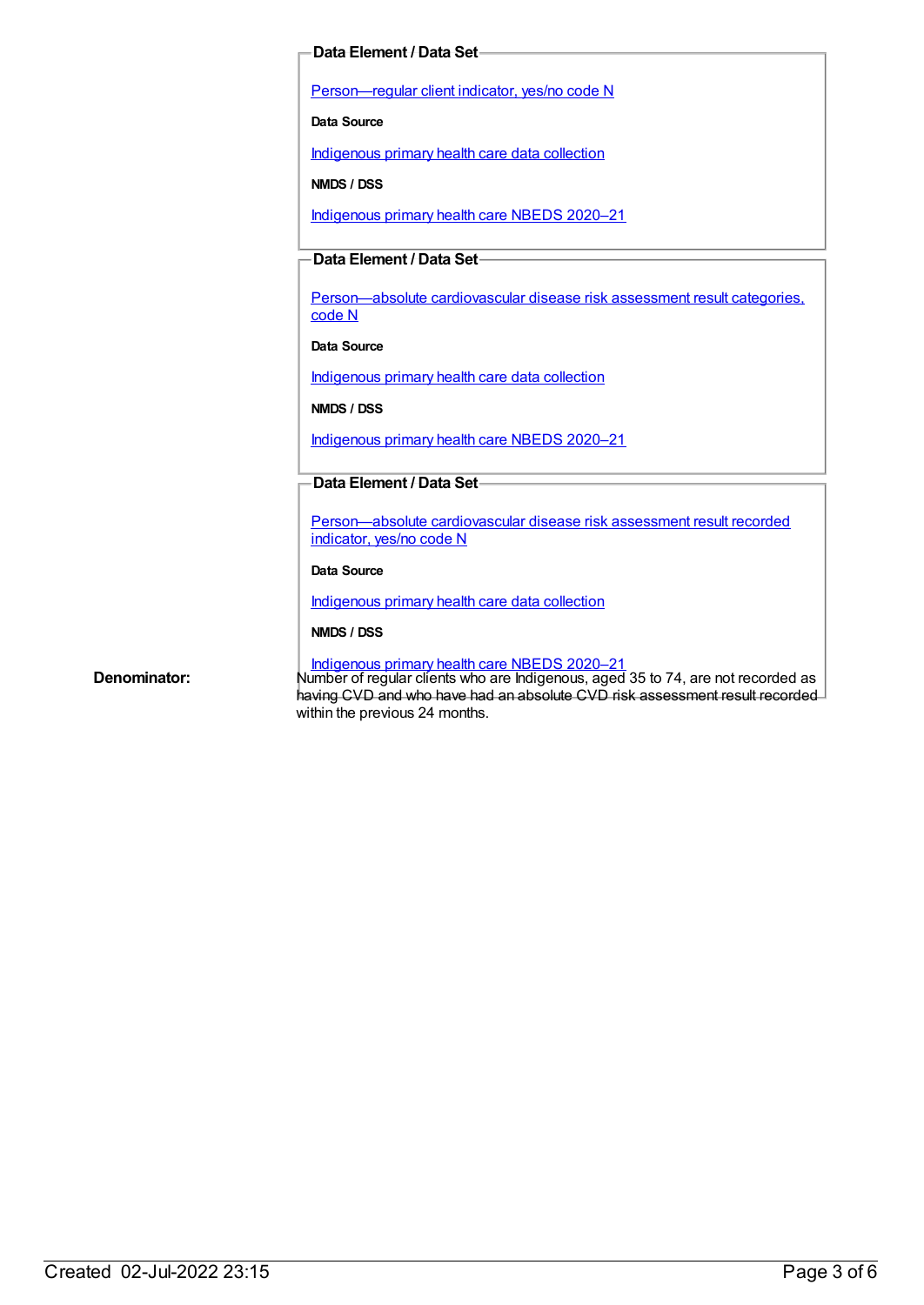#### **Denominator data elements:**

#### **Data Element / Data Set**

[Person—age,](https://meteor.aihw.gov.au/content/303794) total years N[NN]

**Data Source**

[Indigenous](https://meteor.aihw.gov.au/content/430643) primary health care data collection

**NMDS / DSS**

[Indigenous](https://meteor.aihw.gov.au/content/715320) primary health care NBEDS 2020–21

**Data Element / Data Set**

[Person—cardiovascular](https://meteor.aihw.gov.au/content/465948) disease recorded indicator, yes/no code N

**Data Source**

[Indigenous](https://meteor.aihw.gov.au/content/430643) primary health care data collection

**NMDS / DSS**

[Indigenous](https://meteor.aihw.gov.au/content/715320) primary health care NBEDS 2020–21

**Data Element / Data Set**

[Person—Indigenous](https://meteor.aihw.gov.au/content/602543) status, code N

**Data Source**

[Indigenous](https://meteor.aihw.gov.au/content/430643) primary health care data collection

**NMDS / DSS**

[Indigenous](https://meteor.aihw.gov.au/content/715320) primary health care NBEDS 2020–21

**Data Element / Data Set**

[Person—absolute](https://meteor.aihw.gov.au/content/699031) cardiovascular disease risk assessment result recorded indicator, yes/no code N

#### **Data Source**

[Indigenous](https://meteor.aihw.gov.au/content/430643) primary health care data collection

**NMDS / DSS**

[Indigenous](https://meteor.aihw.gov.au/content/715320) primary health care NBEDS 2020–21

#### **Disaggregation:** 1. Sex

a) Male

b) Female

2. Age group: a) 35–44 years b) 45–54 years c) 55–64 years

d) 65–74 years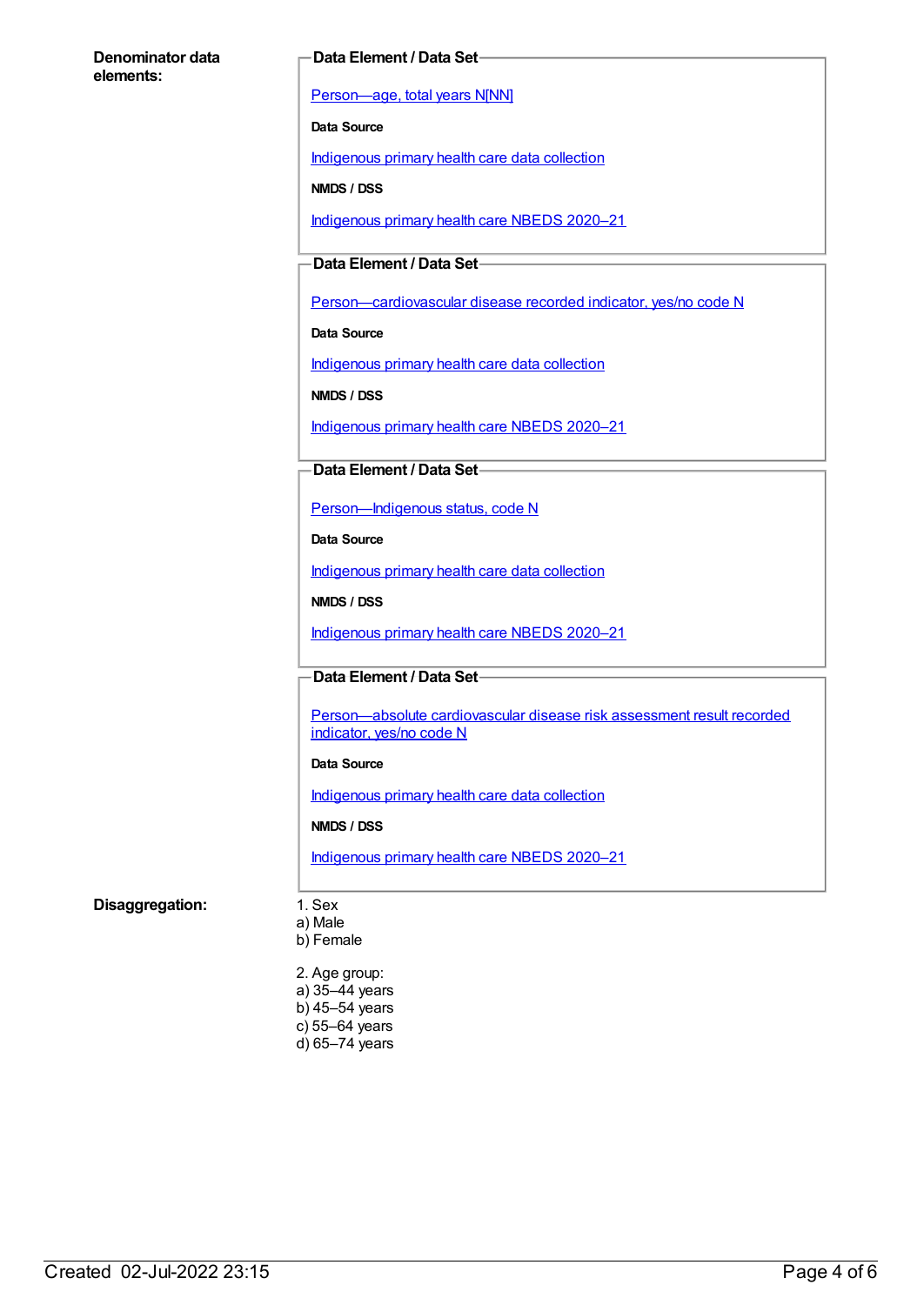| <b>Disaggregation data</b><br>elements: | Data Element / Data Set-                                                                                                                                                                                                                                                                                         |
|-----------------------------------------|------------------------------------------------------------------------------------------------------------------------------------------------------------------------------------------------------------------------------------------------------------------------------------------------------------------|
|                                         | Person-age, total years N[NN]                                                                                                                                                                                                                                                                                    |
|                                         | Data Source                                                                                                                                                                                                                                                                                                      |
|                                         | Indigenous primary health care data collection                                                                                                                                                                                                                                                                   |
|                                         | NMDS / DSS                                                                                                                                                                                                                                                                                                       |
|                                         | Indigenous primary health care NBEDS 2020-21                                                                                                                                                                                                                                                                     |
|                                         | Data Element / Data Set-                                                                                                                                                                                                                                                                                         |
|                                         | Person-sex, code X                                                                                                                                                                                                                                                                                               |
|                                         | Data Source                                                                                                                                                                                                                                                                                                      |
|                                         | Indigenous primary health care data collection                                                                                                                                                                                                                                                                   |
|                                         | NMDS / DSS                                                                                                                                                                                                                                                                                                       |
|                                         | Indigenous primary health care NBEDS 2020-21                                                                                                                                                                                                                                                                     |
| Comments:                               | This indicator covers a 24 month reporting period from 1 January 2020 to 31<br>December 2021:                                                                                                                                                                                                                    |
|                                         | • Indigenous primary health care NBEDS 2019-20 covers the period<br>01/01/2020 to 30/06/2020<br>• Indigenous primary health care NBEDS 2020-21 covers the period<br>01/07/2020 to 30/06/2021<br>Indigenous primary health care NBEDS 2021-22 (to be released) will cover<br>the period 01/07/2021 to 31/12/2021. |

# **Representational attributes**

| Percentage |
|------------|
| Real       |
| Person     |
| N[N].N     |
|            |

### **Indicator conceptual framework**

| <b>Framework and</b> | Effective/Appropriate/Efficient |
|----------------------|---------------------------------|
| dimensions:          |                                 |

### **Data source attributes**

**Data sources: Data Source** [Indigenous](https://meteor.aihw.gov.au/content/430643) primary health care data collection **Frequency** 6 monthly **Data custodian** Australian Institute of Health and Welfare. **Source and reference attributes**